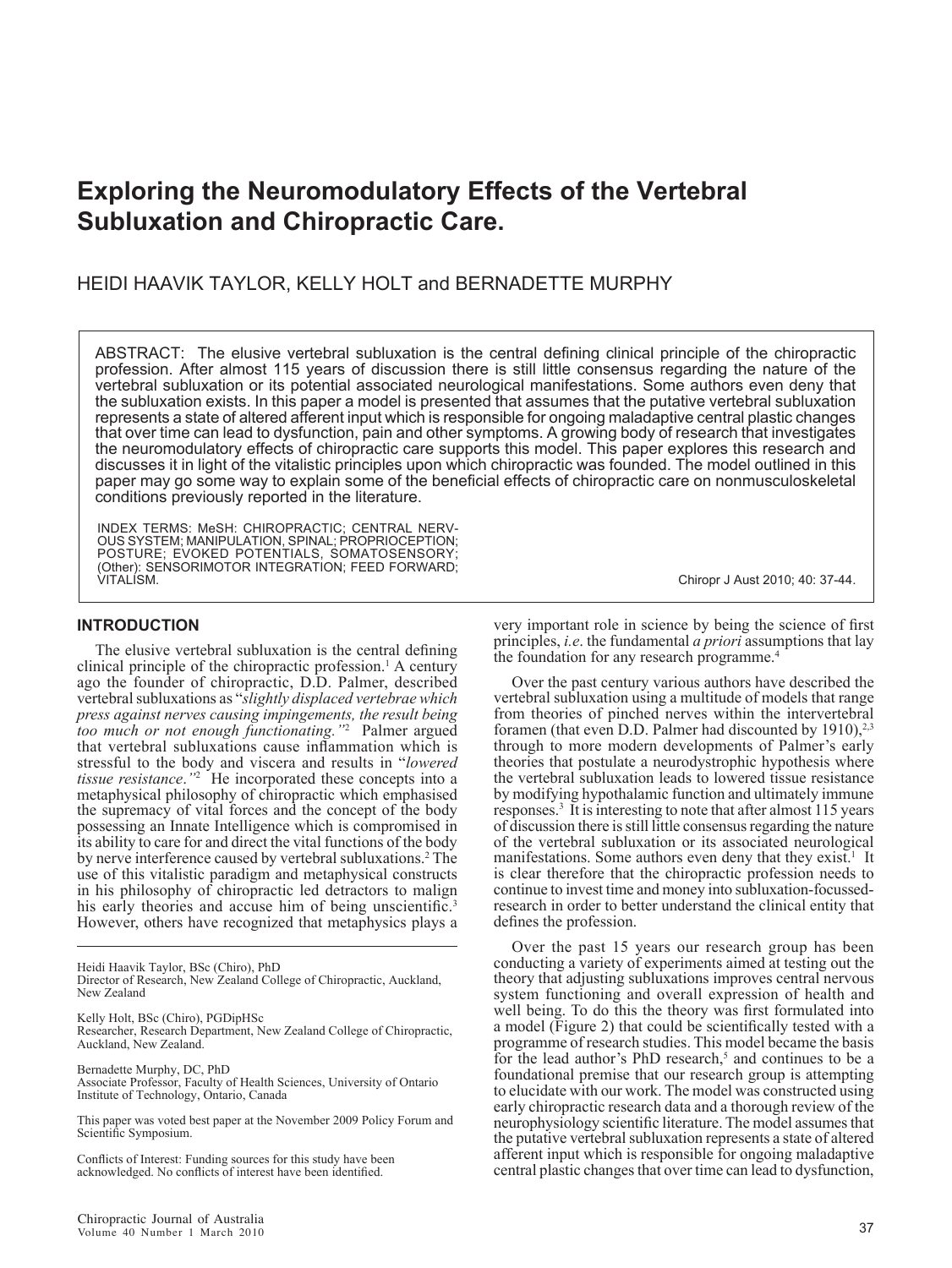### **NEUROMODULAtoRY EFFECTS** HAAVIK TAYLOR • HOLT • MURPHY

pain and other symptoms. Thus a potential mechanism which could explain how chiropractic adjustments improve function is that altered afferent feedback from a vertebral subluxation alters the afferent "milieu" into which subsequent afferent feedback from the spine and limbs is received and processed, thus leading to altered sensorimotor integration of the afferent input, which is then normalised by high-velocity, low-amplitude adjustments of the vertebral subluxation. This theory is plausible considering that it is now well established that the human central nervous system (CNS) retains its ability to adapt to its ever-changing environment, environment and that both increased (hyperafferentation) and decreased (deafferentation) afferent input leads to changes in CNS functioning.<sup>6-8</sup>



Figure 1: Vertebral Subluxation may lead to altered sensorimotor integration



Figure 2: Chiropractic adjustments may normalise afferent input and therefore promote appropriate sensorimotor integration

It is the aim of this paper to discuss some of the studies conducted by our group over the past 15 years and to consider how this work relates to our model and its *a priori* vitalistic assumptions. By developing a greater understanding of the effects of the vertebral subluxation on sensorimotor integration researchers may be able to help elucidate some of the many beneficial clinical effects reported by chiropractors in day to day practice.

## **DISCUSSION**

To attempt to provide any clarification regarding the neurophysiological effects, if any, of adjusting subluxated spinal segments, it was first necessary to explore whether adjusting the spine had any lasting central neural effects at all. Very limited evidence for this existed 15 years ago. $9,10$ According to our model above, adjusting subluxated spinal segments should alter sensorimotor processing, sensorimotor integration and motor control.

### **Sensorimotor Integration**

Numerous activities of daily living are dependent on appropriate sensorimotor integration. Interactions between sensory and motor systems allow us to engage with our environment, they allow us to reach for and grasp an object, turn towards an auditory stimulus or respond to perturbations of the environment in order to maintain postural stability and balance.<sup>11</sup>



Figure 3: Sensorimotor integration illustrated by the Action/Perception **Cycle** 

Sensorimotor integration involves strong feedback connections between different brain structures that are associated with numerous, and perhaps all, neuroanatomical subsystems.4 These subsystems interconnect to form a dynamic, multimodal, sensorimotor integrative system. This system is dependent on motoric responses to reafferent proprioceptive signals in order to complement and define further sensory input. This adds organisational complexity which results in a higher order sensorimotor integrative system that may be said to have emergent properties.<sup>11</sup> This is similar to the emergent properties of consciousness, where a 'thought' is not made up of a single synapse or active neuron but involves a much higher level of processing and integration and cannot necessarily be explained by its constituent parts.<sup>5</sup> A breakdown anywhere in these multimodal sensorimotor feedback loops has the potential to influence other interconnected neuroanatomical subsystems, or, perhaps more importantly, the emergent properties of the higher order system.<sup>11</sup> Therefore, if a vertebral subluxation creates neuroplastic changes (i.e. lasting functional neurophysiological changes) in the CNS due to altered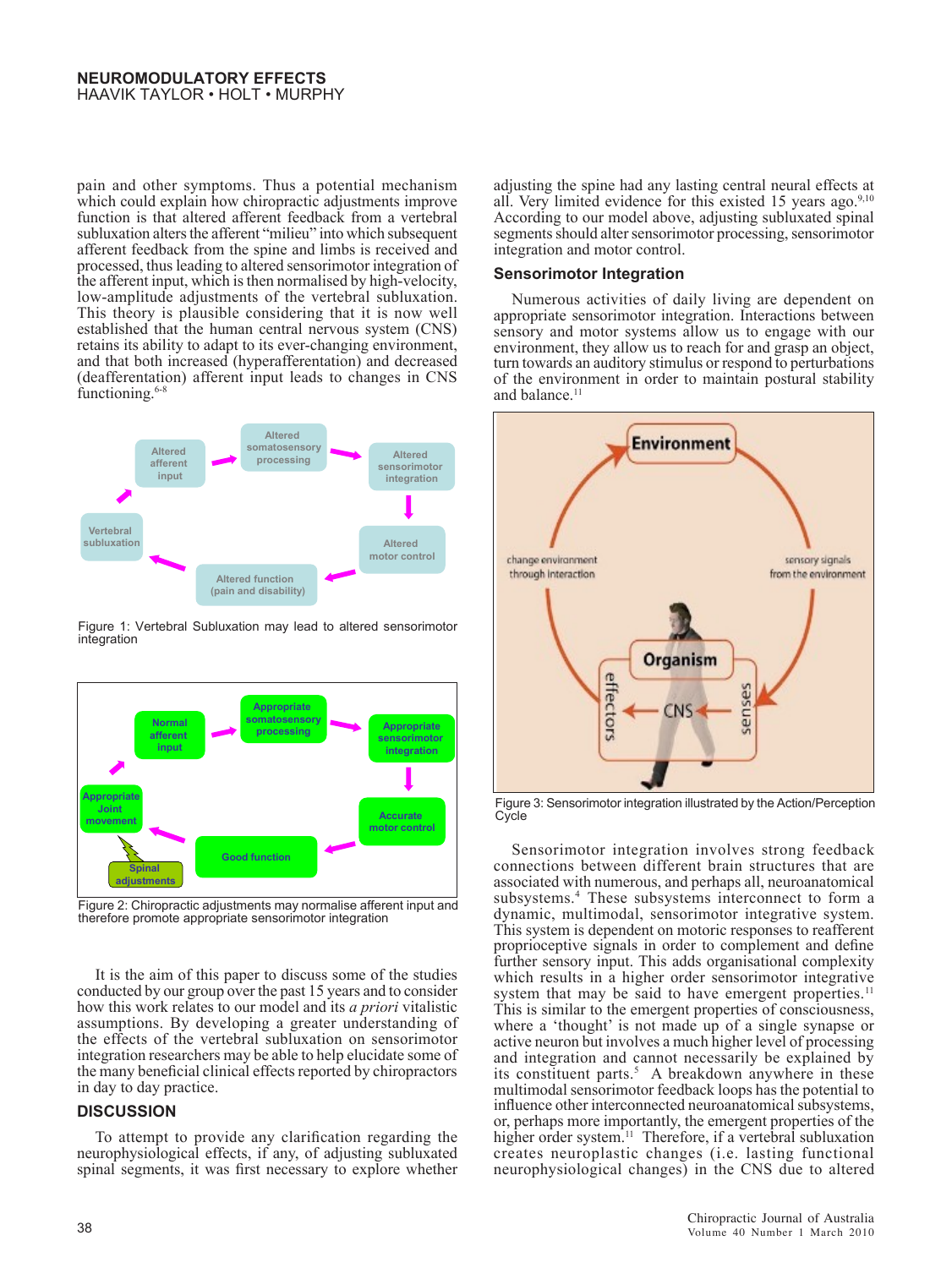afferent input, its impact on the higher order sensorimotor integrative system may have neurological manifestations that extend well beyond the mechanical site of the lesion. There is, for example, a growing body of evidence that suggests that sensorimotor integration involves highly complex emergent properties that are linked to adaptation and homeostasis $12$ and that chiropractic adjustments influence many of these integrative neural processes such as proprioception, somatosensory processing and feed forward activation.<sup>13-15</sup>

#### **Proprioception**

Proprioception is an important component of sensorimotor integration in the CNS. Proprioception includes joint position sense (JPS) and kinaesthesia (the sense of limb movement in the absence of visual cues). for review see 16 The main source of afferent information for JPS arises from muscle spindles. for review see 16 However, both mechanoreceptors in joint capsules and cutaneous tactile receptors may also contribute. for review see 16 Joint position sense has been extensively studied in the ankle, knee and hip joints,17-29 particularly to investigate the effects of reconstructive surgery,<sup>19,24,25</sup> osteoarthritis,<sup>28,30,31</sup> joint bracing, for review see 26 and various exercise or re-training programmes.17,18,21,32 Recently there has also been an increased focus in the literature on spinal JPS, 33-37 however, much less research has looked at the effect of the spine on limb JPS.38-40

Accurate JPS is very important for balance and for the regulation of locomotion.<sup>41</sup> Impaired balance and locomotion control are known to impact the falls-risk in the elderly,42,43 which is a major health concern for this population group.44-49 Impaired ankle and knee proprioception has been demonstrated in elderly populations compared to younger groups.50,51 This is thought to negatively impact balance and locomotor control, leading to more falls.<sup>50,51</sup> In addition to the sensorimotor system, the vestibular system is vital for good balance and reduced risk of falls. However, the function of the vestibular system is known to decline with age, thus the elderly must rely more heavily on their proprioceptive system to maintain good balance and normal locomotor control.<sup>52</sup> There are numerous studies that implicate cervical spine impairment in reduced postural control, for example, due to chronic neck pain,<sup>53,54</sup> neck muscle fatigue,<sup>55</sup> cervicobrachial pain syndrome,<sup>56</sup> cervical root compression,<sup>57,58</sup> head injury or whiplash injury.55,59 Therefore, there appears to be a considerable link between cervical function and accurate proprioceptive processing and thus postural control. Although most of these previous studies related to significant cervical problems, one recent study has demonstrated that changes in head and neck position in a group of subjects without any history of neck pain or injury led to reduced accuracy of elbow joint position sense (JPS).<sup>40</sup> The authors of this study discussed how accurate execution of movement depends on the ability of the CNS to integrate somatosensory, vestibular, and visual information regarding the position of the body.<sup>40</sup> They argued that placing their subjects' heads in full flexion and rotation could have led to an overload of the computational capacity of the CNS, thus resulting in increased JPS error.<sup>40</sup> The same group of researchers also demonstrated that people with whiplash associated disorder (WAD) are affected by smaller angles of neck rotation than individuals who had no history of  $\rm WAD$ ,<sup>60</sup> further suggesting that cervical spine dysfunction leads to reduced accuracy

of JPS. Recent research, utilising somatosensory evoked potentials<sup>61</sup> and transcranial magnetic stimulation,  $62,63$  has shown that adjusting vertebral subluxations in the cervical spine of patients without frank neck pain, but with a history of some form of subclinical neck pain syndrome (SCNPS) (i.e. individuals with reoccurring neck dysfunction such as minor neck pain, ache and/or stiffness, but asymptomatic between episodes, and who have not considered their symptoms severe enough to seek treatment)<sup>64,65</sup> can alter cortical somatosensory processing, sensorimotor integration of input from the upper limb, and motor control of upper limb muscles. It is therefore possible that such changes in CNS processing following cervical adjustments could include alterations in proprioceptive processing.

## **Somatosensory Gating**

Another important property of the CNS is its ability to gate sensory information. It is thought that this is necessary for the CNS to maintain the internal representation of its current posture and to avoid undesirable reactions to external or internal perturbations.65,66 Tinazzi *et al* have shown that gating of sensory information is distorted in patients with focal hand dystonia.67 The authors argued that there was a lack of surround-like inhibition (a neural mechanism that focuses neuronal activity and is considered a fundamental property of retinal ganglion cells and the circuitry of the visual system)<sup>68</sup> of mainly proprioceptive afferent input in these patients, and that this inefficient integration could give rise to the abnormal motor output and might therefore contribute to the motor impairment present in dystonia patients.<sup>67</sup> Other groups have also demonstrated that there is a shift in the gain of the sensory signals, *i.e.* a central re-weighting of proprioceptive input, in patients with spasmodic torticollis<sup>69</sup> and low back pain patients.70 A recent study demonstrated that adjusting dysfunctional cervical segments in SCNPS patients can increase the surround-like inhibition of proprioceptive afferent input, $71$  again suggesting the possibility of central mechanisms of action for high-velocity, low-amplitude spinal adjustments.

#### **Sensorimotor Processing**

Recent research utilising somatosensory evoked potentials  $(SEPs)^{61}$  and transcranial magnetic stimulation  $(TMS)^{62,63}$  has shown that adjusting dysfunctional segments in the cervical spine can alter somatosensory processing, sensorimotor integration of input from the upper limb, and motor control of upper limb muscles. These studies have shown alterations in the processing of the cortical SEP peaks N20 and N30 following high-velocity, low-amplitude cervical adjustments.61 The N20 SEP peak represents processing at the primary somatosensory cortex<sup>72-74</sup> and thus reflects cortical perception. The neural generator(s) of the N30 SEP component remains more controversial. Although some authors suggest this peak is generated in the post-central cortical regions (i.e.  $\mathbf{S}1$ ),<sup>75-77</sup> most evidence suggests that this peak is related to a complex cortical and subcortical loop linking the basal ganglia, thalamus, pre-motor areas, and primary motor cortex.<sup>78-86</sup> The N30 peak is therefore thought to reflect sensorimotor integration. $57$  This means that adjusting cervical vertebral subluxations can alter cortical perception and sensorimotor integration of information from the upper limb. It has also recently been demonstrated that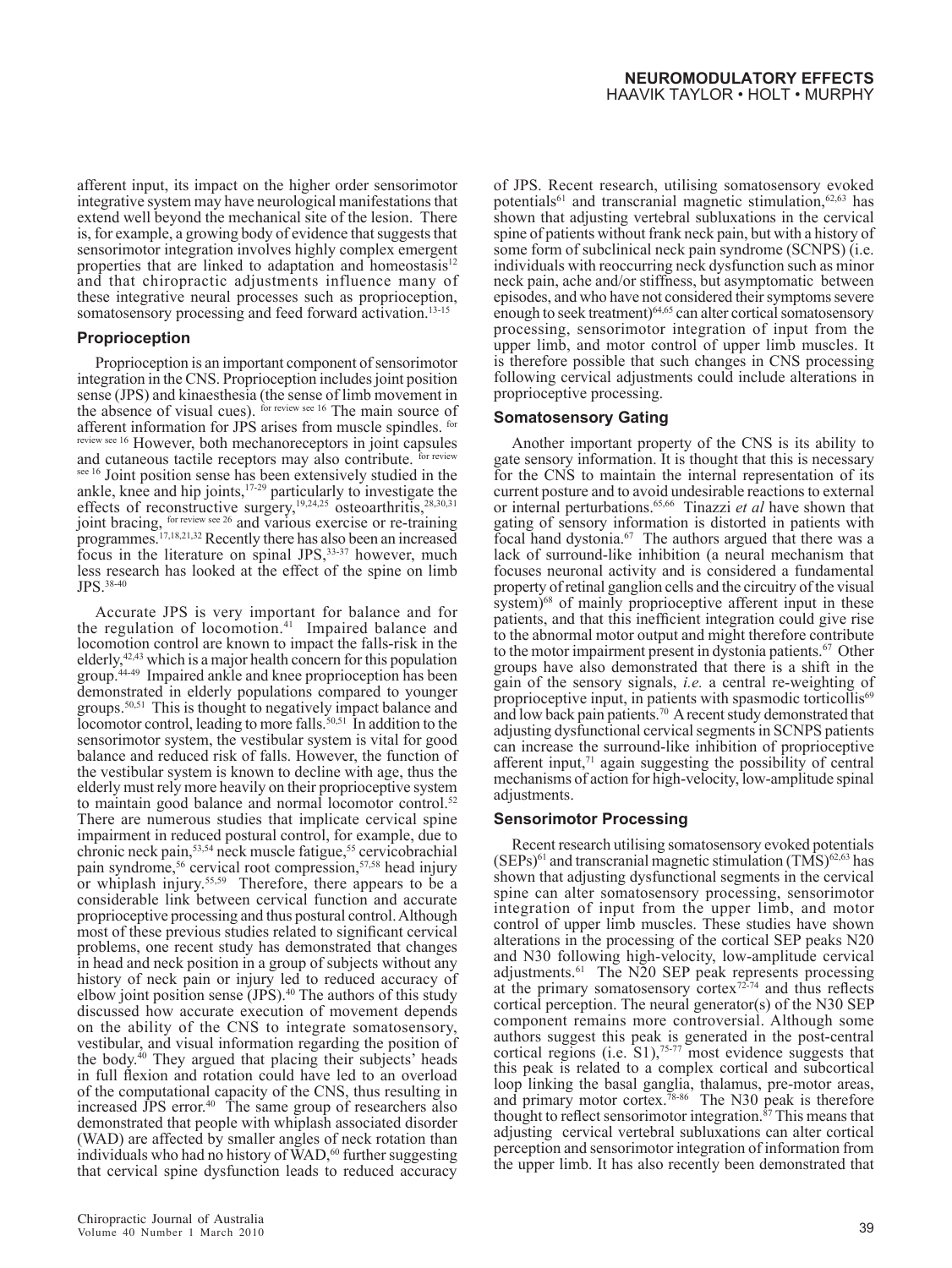adjusting cervical vertebral subluxations alters cortical upper limb muscular control in a muscle specific manner.<sup>63,88</sup> The TMS experimental measures utilised in these studies, such as short-interval-intracortical-inhibition (SICI), short-intervalintracortical-facilitation (SICF) and the cortical silent period (CSP), all reflect sensorimotor integration and are believed to reflect processing at the level of the cortex.<sup>89-100</sup>

Muscle perception impairments are also present in chronic neck pain patients. Impairment of deep cervical neck flexors and significant postural disturbances during walking and standing have been demonstrated in both insidious-onset and trauma-induced chronic neck pain conditions.<sup>56,101-106</sup> Altered sensitivity of proprioceptors within the neck muscles has been suggested to be related to the postural (*i.e.* motor control) disturbances seen in these patients.<sup>102,106</sup> It has also been argued that the degree to which proprioceptive input to the central nervous system is disturbed and possibly even more importantly how the CNS processes, interprets and transforms this afferent information into motor commands determines the degree to which subjects can successfully execute more challenging balance tasks.<sup>65,106</sup> It is therefore possible that adjusting vertebral subluxations in patients with sub-clinical or chronic neck pain actually alters the central processing of proprioceptive information, and that this in part is the mechanism by which high-velocity, lowamplitude spinal adjustments reduce pain and improve function in these patient populations. It is possible that the changes in cortical somatosensory processing, <sup>61,107,108</sup> sensorimotor integration<sup>61-63</sup> and motor control<sup>62,63,109-111</sup> that have been previously documented following high-velocity, low-amplitude spinal adjustments reflect changes in central processing of proprioceptive afferent input.

## **Centrally Modulated Pain**

The CNS utilises peripheral signals continuously to build and maintain an internal reference frame.<sup>112,113</sup> Motor commands or motor intention (also known as "efference copies") are also known to interact with afferent signals to generate sensation, and are known to contribute to joint position sense.114 Under normal circumstances there is an integration of intention, action and sensory feedback. Furthermore, in a healthy state there is congruence between motor intention and sensory experience (both proprioceptive and visual) when we for example move a limb through space. Thus goal-directed action requires ongoing monitoring of sensorimotor inputs to ensure that motor outputs are congruent with current intentions. This monitoring is automatic but can become conscious if there is a mismatch between expected and realised sensorimotor states. A recent study has demonstrated that providing a sensory–motor conflict, i.e. providing unexpected visual feedback when moving a limb (via hiding a moving limb and/or distorting visual feedback of the movement of that limb) is sufficient to produce additional somaesthetic disturbances, and exacerbation of pre-existing symptoms in a group of fibromyalgia patients.<sup>115</sup> This suggests that a conflict between our expected and realised sensorimotor states can in some individuals produce or worsen pain sensations. It is therefore possible that a mechanism by which spinal adjustments relieve pain in patients is due to a central effect by improving somatosensory integration processes and removing the conflict between the expected and actual sensorimotor state.

## **Feed Forward Activation**

When performing bodily movements, like throwing a ball for example, the central nervous system will activate a variety of postural muscles prior to any movement of the arm in order to maintain postural stability during the throwing action. This process is known as feed-forward activation (FFA). Delays in FFA are known to occur in individuals suffering from chronic low back pain.<sup>116</sup> Based on our model, such a delay in muscle activation would be an example of altered motor control.

We were interested to understand what the incidence of delayed feed-forward activation might be in an asymptomatic population and whether this might be related to underlying vertebral subluxations. In order to do this, we selected a uniform population of 90 healthy young males who were evaluated for delays in FFA of the transversus abdominis muscle and internal obliques when undertaking rapid movements of the upper limb. Seventeen subjects had a delay in FFA which was reproducible when retested six months later. These subjects were examined by a chiropractor and were all found to have a sacroiliac joint subluxation on the side of delayed FFA. Following a single chiropractic adjustment of the subluxated sacroiliac joint the FFA activation time improved by an average of 38%.15 This study demonstrated an improvement in central nervous system control of muscles associated with the stability of a specific joint due to a chiropractic adjustment. Only one prospective study has investigated the potential role of delayed trunk muscle activation in actually predicting low back pain over a two year period.<sup>117</sup> The authors found that the odds of sustaining a low back injury increased 2.8-fold when a history of low back pain was present and increased by 3% with each millisecond of abdominal muscle shut-off latency. They found that the latency was an average of 14 milliseconds longer for athletes who sustained low back pain as compared to those who didn't. Considerably more work needs to be done in this area to determine whether delayed trunk muscle latencies may be a marker of disordered sensorimotor integration, and whether the improvement in activation is sustained following chiropractic care.

## **Relationship to Observations in Practice**

We are currently developing a questionnaire to measure self-reported "body awareness" which might be linked to impaired sensorimotor integration. This questionnaire could be used to assess the incidence of disordered sensorimotor integration in a chiropractic patient group. Some sample questions which reflect the sort of things that a patient with disordered sensorimotor integration may experience include:

- Have you noticed that you have been hitting your head getting out of the car since your neck has been sore?
- Have you been bumping your wrists or elbows more frequently?
- Have you had trouble seeing clearly or focusing on objects since your neck has been sore?
- Have you felt clumsy or uncoordinated since your neck has been sore?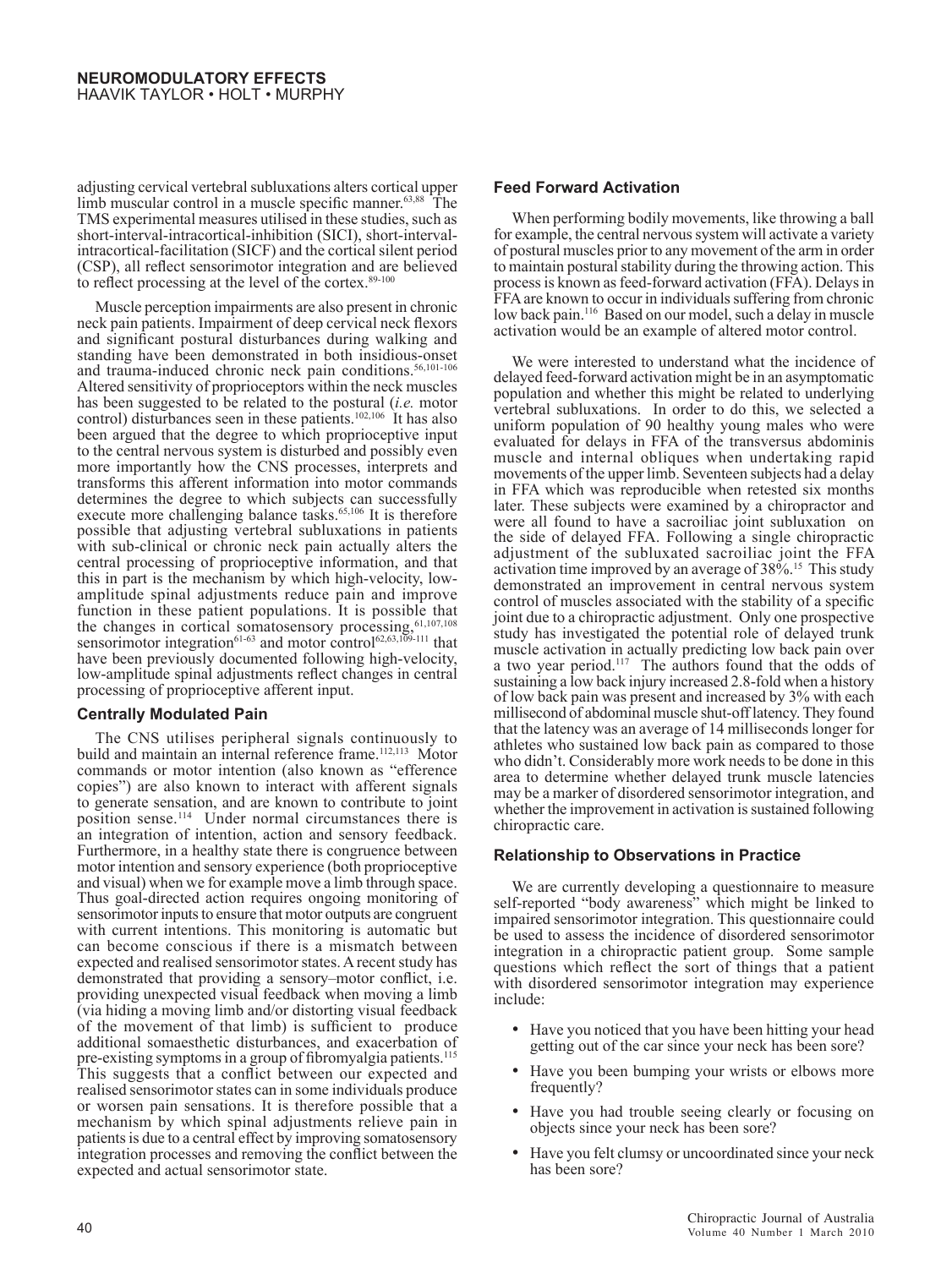## **CONCLUSION**

The fact that chiropractic adjustments result in such a plethora of changes to sensorimotor integration is interesting when considering the possible mechanisms associated with the beneficial clinical effects of chiropractic care. Researchers from many diverse fields have recently suggested that sensorimotor integration involves multiple layers of processing that display emergent properties which cannot be explained by individual neurons and pathways.<sup>11,12,118</sup> Of interest when considering the vitalistic principles upon which chiropractic was founded is that some researchers are now proposing that emergent signals from optimal sensorimotor integration may underlie appropriate adaptation of respiratory patterns and homeostasis.12 This may go some way to explain some of the beneficial effects of chiropractic care on nonmusculoskeletal conditions previously reported in the literature.<sup>119</sup>

Many of the studies discussed in this paper show that chiropractic adjustments result in changes to sensorimotor integration within the central nervous system. What is not yet clear is whether these changes correlate with beneficial clinical outcomes or not. It is also not clear whether these changes are due to the correction of a vertebral subluxation, therefore normalising aberrant afferent input to the CNS, or are they merely due to an afferent barrage associated with the adjustive thrust. These questions remain to be answered and are the focus of our ongoing research efforts.

#### **ACKNOWLEDGMENTS**

The authors would like to thank the following organisations for providing funding to help conduct their research over the past fifteen years: Australian Spinal Research Foundation, the Hamblin Chiropractic Research Fund Trust, the University of Auckland Vice Chancellors Fund, New Zealand Tertiary Education Commission Top Achievers Doctoral Scholarship and the Foundation for Chiropractic Education and Research.

#### **REFERENCES**

- Nelson C. The subluxation question. J Chiropr Humanit. 1997; 7(1):46-55.
- Palmer DD. Text-book of the Science, Art and Philosophy of Chiropractic. Portland, Oregon: Portland Printing House Company; 1910. 107, 28, 60, 89, 294-5, 399, 491-5 p.
- Leach RA. The chiropractic theories: a textbook of scientific research. 4th ed. Baltimore: Lippincott Williams and Wilkins; 2004. 18-20, 137, 251, 359 p.
- 4. Coulter ID. Chiropractic: A Philosophy for Alternative Health Care 1st ed. Oxford: Reed Educational and Professional Publishing Ltd; 1999.
- 5. Haavik Taylor H. The effect of altered peripheral input on sensorimotor integration. Auckland: University of Auckland, 2007. 354 p.
- 6. Tinazzi M, Zanette G, Polo A, et al. Transient deafferentation in humans induces rapid modulation of primary sensory cortex not associated with subcortical changes: a somatosensory evoked potential study. Neurosci Lett. 1997;223(1):21-4.
- 7. Bertolasi L, Priori A, Tinazzi M, Bertasi V, Rothwell JC. Inhibitory action of forearm flexor muscle afferents on corticospinal outputs to antagonist muscles in humans. J Physiol. 1998;511(Pt 3):947-56.
- 8. Brasil-Neto JP, Valls-Sole J, Pascual-Leone A, et al. Rapid modulation of human cortical motor outputs following ischaemic nerve block. Brain. 1993;116(Pt 3):511-25.
- 9. Pickar JG. Neurophysiological effects of spinal manipulation. Spine J. 2002;2(5):357-71.
- 10. Haldeman S. Neurologic Effects of the Adjustment. J Manipulative Physiol Ther. 2000;23(2):112-4.
- 11. Chen JL, Penhune VB, Zatorre RJ. The role of auditory and premotor cortex in sensorimotor transformations. Ann N Y Acad Sci. 2009;1169:15-34.
- 12. Poon C-S, Tin C, Yu Y. Homeostasis of exercise hyperpnea and optimal sensorimotor integration: The internal model paradigm. Respir Physiol Neurobiol. 2007;159(1):1-13.
- 13. Haavik-Taylor H, Murphy B. Transient modulation of intracortical inhibition following spinal manipulation. Chiropr J Aust. 2007;37(3):106-16.
- 14. Haavik-Taylor H, Murphy B. Cervical spine manipulation alters sensorimotor integration: A somatosensory evoked potential study. Clin Neurophysiol. 2007;118(2):391-402.
- 15. Marshall P, Murphy B. The effect of sacroiliac joint manipulation on feed-forward activation times of the deep abdominal musculature. J Manipulative Physiol Ther. 2006;29(3 ):196-202.
- 16. Gilman S. Joint position sense and vibration sense: anatomical organisation and assessment. J Neurol Neurosurg Psychiatry. 2002;73(5):473-7.
- 17. Tsauo J-Y, Cheng P-F. The effect of sensorimotor training on knee proprioceptive and function for patients with knee osteoarthritis: a preliminary report. Clin Rehabil. 2008;22:448-57.
- 18. Ribeiro F, Mota J, Oliveira J. Effect of exercise-induced fatigue on position sense of the knee in the elderly. Eur J Appl Physiol. 2007;99(4):379-85.
- 19. Adachi N, Ochi M, Uchio Y, Iwasa J, Ishikawa M, Shinomiya R. Temporal change of joint position sense after posterior cruciate ligament reconstruction using multi-stranded hamstring tendons. Knee Surg Sports Traumatol Arthrosc. 2007;15(1):2-8.
- 20. Okuda T, Ochi M, Tanaka N, Nakanishi K, Adachi N, Kobayashi R. Knee joint position sense in compressive myelopathy. Spine. 2006;31(4):459-62.
- 21. Hazneci B, Yildiz Y, Sekir U, Aydin T, Kalyon TA. Efficacy of isokinetic exercise on joint position sense and muscle strength in patellofemoral pain syndrome. Am J Phys Med Rehabil. 2005;84(7):521-7.
- 22. Larsen R, Lund H, Christensen R, Rogind H, Danneskiold-Samsoe B, Bliddal H. Effect of static stretching of quadriceps and hamstring muscles on knee joint position sense. Br J Sports Med. 2005;39(1):43- 6.
- 23. Bennell K, Wee E, Crossley K, Stillman B, Hodges P. Effects of experimentally-induced anterior knee pain on knee joint position sense in healthy individuals. J Orthop Res. 2005;23(1):46-53.
- 24. Hopper DM, Creagh MJ, Formby PA, Goh SC, Boyle JJ, Strauss GR. Functional measurement of knee joint position sense after anterior cruciate ligament reconstruction. Arch Phys Med Rehabil. 2003;84(6):868-72.
- 25. Reider B, Arcand MA, Diehl LH, et al. Proprioception of the knee before and after anterior cruciate ligament reconstruction. Arthroscopy. 2003;19(1):2-12.
- 26. Beynnon BD, Good L, Risberg MA. The effect of bracing on proprioception of knees with anterior cruciate ligament injury. J Orthop Sports Phys Ther. 2002;32(1):11-5.
- 27. Ishii Y, Terajima K, Terashima S, Bechtold JE, Laskin RS. Comparison of joint position sense after total knee arthroplasty. J Arthroplasty. 1997;12(5):541-5.
- 28. Marks R. Further evidence of impaired position sense in knee osteoarthritis. Physiother Res Int. 1996;1(2):127-36.
- 29. Karanjia PN, Ferguson JH. Passive joint position sense after total hip replacement surgery. Ann Neurol. 1983;13(6):654-7.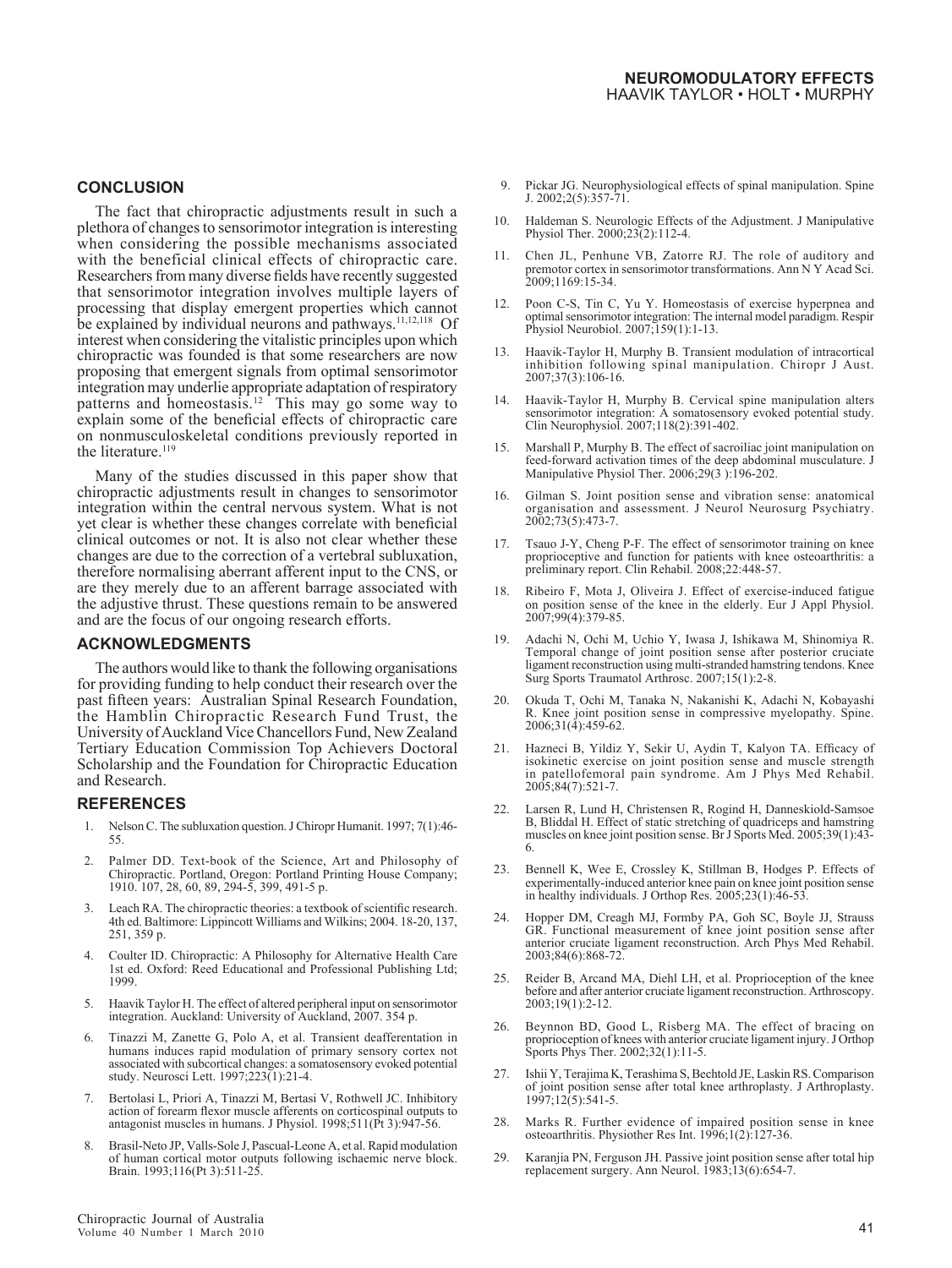- 30. Bennell KL, Hinman RS, Metcalf BR, et al. Relationship of knee joint proprioception to pain and disability in individuals with knee osteoarthritis. J Orthop Res. 2003;21(5):792-7.
- 31. Barrett DS, Cobb AG, Bentley G. Joint proprioception in normal, osteoarthritic and replaced knees. J Bone Joint Surg Br. 1991;73(1):53- 6
- 32. Friemert B, Bach C, Schwarz W, Gerngross H, Schmidt R. Benefits of active motion for joint position sense. Knee Surg Sports Traumatol Arthrosc. 2006;14(6):564-70.
- 33. Learman KE, Myers JB, Lephart SM, Sell TC, Kerns GJ, Cook CE. Effects of spinal manipulation on trunk proprioception in subjects with chronic low back pain during symptom remission. J Manipulative Physiol Ther. 2009;32:118-26.
- 34. Allison GT. Trunk muscle onset detection technique for EMG signals with ECG artefact. J Electromyogr Kinesiol. 2003;13:209-16.
- 35. Swinkels A, Dolan P. Regional assessment of joint position sense in the spine. Spine. 1998;23(5):590-7.
- 36. Jull G, Falla D, Treleaven J, Hodges P, Vicenzino B. Retraining cervical joint position sense: the effect of two exercise regimes. J Orthop Res. 2007;25(3):404-12.
- 37. Strimpakos N, Sakellari V, Gioftsos G, Kapreli E, Oldham J. Cervical joint position sense: an intra- and inter-examiner reliability study. Gait Posture. 2006;23(1):22-31.
- 38. Knox J, Cordo P, Skoss R, Durrant S, Hodges P. Illusory changes in head position induced by neck muscle vibration can alter the perception of elbow position. Behav Neurosci. 2006;120(6):1211-7.
- 39. Knox JJ, Coppieters MW, Hodges PW. Do you know where your arm is if you think your head has moved? Exp Brain Res. 2006;173(1):94- 101. Epub 2006 Mar 25.
- 40. Knox JJ, Hodges PW. Changes in head and neck position affect elbow joint position sense. Exp Brain Res. 2005 2005/08//;165(1):107-13.
- 41. Bove M, Courtine G, Schieppati M. Neck Muscle Vibration and Spatial Orientation During Stepping in Place in Humans. J Neurophysiol. 2002;88:2232-41.
- 42. Gill T, Taylor AW, Pengelly A. A population-based survey of factors relating to the prevalence of falls in older people. Gerontology.  $2005;51(5):340-5$ .
- 43. Tinetti ME, Speechley M, Ginter SF. Risk factors for falls among elderly persons living in the community. N Engl J Med. 1988;319:1701-7.
- 44. Walsh MJ, Polus BI, Webb MN. The role of the cervical spine in balance and risk of falling in the elderly. Chiropr J Aust. 2004;34(1):19-22.
- 45. Kannus P, Khan KM, Lord SR. Preventing falls among elderly people in the hospital environment. Med J Aust. 2006;184(8):372-3.
- 46. Stephenson S, Langley J, Trotter M. Impact of injury in New Zealand. 2nd ed. Dunedin: Injury Prevention Research Unit; 2005.
- 47. American Academy of Orthopedic Surgeons. Don't let a fall be your last trip. Rosemont, IL American Academy of Orthopedic Surgeons; 1997.
- 48. Chang JT, Morton SC, Rubenstein LZ, et al. Interventions for the prevention of falls in older adults: systematic review and meta-analysis of randomised clinical trials. Br Med J. 2004;328(7441):680.
- 49. Hendrie D, Hall SE, Arena G, Legge M. Health system costs of falls of older adults in Western Australia. Aust Health Rev. 2004;28(3):363- 73.
- 50. You SH. Joint Position Sense in Elderly Fallers: A preliminary investigation of the validity and reliability of the SENSERite measure. Arch Phys Med Rehab. 2005;86:346-52
- 51. Hurley MV, Rees J, Newham DJ. Quadriceps function, proprioceptive acuity and functional performance in healthy young, middle-aged and elderly subjects. Age Ageing. 1998;27(1):55-62.
- 52. Schweigart G, Chien RD, Mergner T. Neck proprioception compensates for age-related deterioration of vestibular self-motion perception. Exp Brain Res. 2002;147(1):89-97.
- 53. Falla D. Unravelling the complexity of muscle impairment in chronic neck pain. Man Ther. 2004;9(3):125-33.
- 54. Michaelson P, Michaelson M, Jaric S, Latash ML, Sjolander P, Djupsjobacka M. Vertical posture and head stability in patients with chronic neck pain. J Rehabil Med. 2003;35(5):229-35.
- 55. Stapley PJ, Beretta MV, Toffola ED, Schieppati M. Neck muscle fatigue and postural control in patients with whiplash injury. Clin Neurophysiol. 2006 2006/3;117(3):610-22.
- 56. Karlberg M, Persson L, Magnusson M. Reduced postural control in patients with chronic cervicobrachial pain syndrome. Gait Posture. 1995;3:241-9.
- 57. Takayama H, Muratsu H, Doita M, Harada T, Kurosaka M, Yoshiya S. Proprioceptive recovery of patients with cervical myelopathy after surgical decompression. Spine. 2005;30(9):1039-44.
- 58. Takayama H, Muratsu H, Doita M, Harada T, Yoshiya S, Kurosaka M. Impaired joint proprioception in patients with cervical myelopathy. Spine. 2005;30(1):83-6.
- 59. Sterling M, Jull G, Vicenzino B, Kenardy J, Darnell R. Development of motor system dysfunction following whiplash injury. Pain. 2003 2003/5;103(1-2):65-73.
- 60. Knox JJ, Beilstein DJ, Charles SD, *et al*. Changes in head and neck position have a greater effect on elbow joint position sense in people with whiplash-associated disorders. Clin J Pain. 2006;22(6):512-8.
- 61. Haavik-Taylor H, Murphy B. Cervical spine manipulation alters sensorimotor integration: A somatosensory evoked potential study. Clin Neurophysiol. 2007;118(2):391-402.
- 62. Haavik Taylor H, Murphy B. World Federation of Chiropractic's 9th Biennial Congress Award Winning Paper (3rd Prize): Altered sensorimotor integration with cervical spine manipulation. J Manip Physiol Ther. 2008;31(2):115-26.
- 63. Haavik-Taylor H, Murphy B. Transient modulation of intracortical inhibition following spinal manipulation. Chiropr J Aust. 2007;37:106- 16.
- 64. Lee HM, Nicholson LLP, Adams RDP, Bae S-SP. Proprioception and Rotation Range Sensitization Associated With Subclinical Neck Pain. Spine. 2005;30(3):E60-E7.
- Paulus I, Brumagne S. Altered interpretation of neck proprioceptive signals in persons with subclinical recurrent neck pain. J Rehabil Med. 2008;40:426-32.
- 66. Ivanenko YP, Solopova IA, Levik YS. The direction of postural instability affects postural reactions to ankle muscle vibration in humans. Neurosci Lett. 2000;292:103-6.
- 67. Tinazzi M, Priori A, Bertolasi L, Frasson E, Mauguiere F, Fiaschi A. Abnormal central integration of a dual somatosensory input in dystonia. Evidence for sensory overflow. Brain. 2000;123(Pt 1):42- 50.
- Beck S, Hallett M. Surround inhibition is modulated by task difficulty. Clin Neurophysiol. 2009 Nov 10.
- 69. Anastasopoulos D, Nasios G, Mergner T, Maurer C. Idiopathic spasmodic torticollis is not associated with abnormal kinesthetic perception from neck proprioceptive and vestibular afferences. J Neurol. 2003;250:546-55.
- 70. Brumagne S, Cordo P, Verschueren S. Proprioceptive weighting changes in persons with low back pain and elderly persons during upright standing. Neurosci Lett. 2004;366:63-6.
- Haavik Taylor H, Murphy B. First prize award winning paper basic science category at the Association of Chiropractic Colleges Research Agenda Conference: Altered Central Integration of Dual Somatosensory Input Following Cervical Spine Manipulation. J Manip Physiol Ther. 2009; In Press.
- 72. Desmedt JE, Cheron G. Central somatosensory conduction in man: neural generators and interpeak latencies of the far-field components recorded from neck and right or left scalp and earlobes. Electroencephalogr Clin Neurophysiol. 1980;50(5-6):382-403.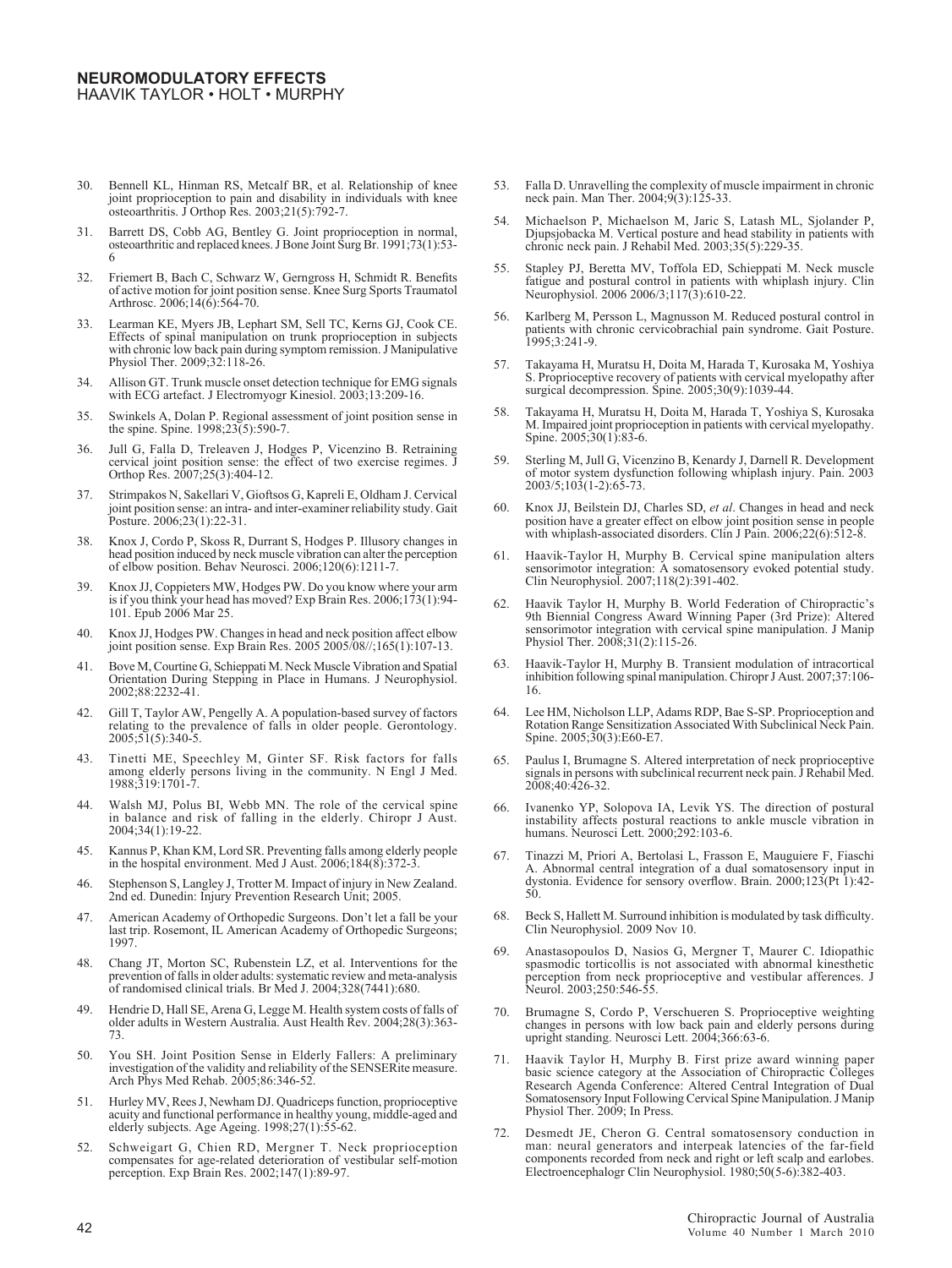- 73. Mauguiere F. Somatosensory evoked potentials: normal responses, abnormal waveforms and clinical applications in neurological diseases. In: Niedermeyer E (ed). Electroencephalography: basic principles, clinical applications, and related fields. Baltimore: Williams and Wilkins, 1999.
- 74. Nuwer MR, Aminoff M, Desmedt J, et al. IFCN recommended standards for short latency somatosensory evoked potentials. Report of an IFCN committee. International Federation of Clinical Neurophysiology. Electroencephalogr Clin Neurophysiol. 1994;91(1):6-11.
- 75. Allison T, McCarthy G, Wood CC, Darcey TM, Spencer DD, Williamson PD. Human cortical potentials evoked by stimulation of the median nerve. I. Cytoarchitectonic areas generating short-latency activity. J Neurophysiol. 1989;62(3):694-710.
- 76. Allison T, McCarthy G, Wood CC, Williamson PD, Spencer DD. Human cortical potentials evoked by stimulation of the median nerve. II. Cytoarchitectonic areas generating long-latency activity. J Neurophysiol. 1989;62(3):711-22.
- 77. Allison T, McCarthy G, Wood CC, Jones SJ. Potentials evoked in human and monkey cerebral cortex by stimulation of the median nerve. A review of scalp and intracranial recordings. Brain. 1991;114(Pt 6):2465-503.
- 78. Cheron G, Borenstein S. Gating of the early components of the frontal and parietal somatosensory evoked potentials in different sensorymotor interference modalities. Electroencephalogr Clin Neurophysiol. 1991;80(6):522-30.
- 79. Cheron G, Borenstein S. Mental movement simulation affects the N30 frontal component of the somatosensory evoked potential. Electroencephalogr Clin Neurophysiol. 1992;84(3):288-92.
- 80. Desmedt JE, Cheron G. Non-cephalic reference recording of early somatosensory potentials to finger stimulation in adult or aging normal man: differentiation of widespread N18 and contralateral N20 from the prerolandic P22 and N30 components. Electroencephalogr Clin Neurophysiol. 1981;52(6):553-70.
- 81. Desmedt JE, Huy NT, Bourguet M. The cognitive P40, N60 and P100 components of somatosensory evoked potentials and the earliest electrical signs of sensory processing in man. Electroencephalogr Clin Neurophysiol. 1983;56(4):272-82.
- 82. Kanovský P, Bare M, Rektor I. The selective gating of the N30 cortical component of the somatosensory evoked potentials of median nerve is different in the mesial and dorsolateral frontal cortex: evidence from intracerebral recordings. Clin Neurophysiol. 2003;114(6):981-91.
- 83. Mauguiere F, Desmedt JE, Courjon J. Astereognosis and dissociated loss of frontal or parietal components of somatosensory evoked potentials in hemispheric lesions. Detailed correlations with clinical signs and computerized tomographic scanning. Brain. 1983;106(Pt 2):271-311.
- 84. Rossini PM, Gigli GL, Marciani MG, Zarola F, Caramia M. Noninvasive evaluation of input-output characteristics of sensorimotor cerebral areas in healthy humans. Electroencephalogr Clin Neurophysiol. 1987;68(2):88-100.
- 85. Rossini PM, Babiloni F, Bernardi G, et al. Abnormalities of shortlatency somatosensory evoked potentials in parkinsonian patients. Electroencephalogr Clin Neurophysiol. 1989;74(4):277-89.
- 86. Waberski TD, Buchner H, Perkuhn M, et al. N30 and the effect of explorative finger movements: a model of the contribution of the motor cortex to early somatosensory potentials. Clin Neurophysiol. 1999;110(9):1589-600.
- 87. Rossi S, della Volpe R, Ginanneschi F, et al. Early somatosensory processing during tonic muscle pain in humans: relation to loss of proprioception and motor 'defensive' strategies. Clin Neurophysiol. 2003;114(7):1351-8.
- 88. Haavik Taylor H, Murphy B. World Federation of Chiropractic's 9th Biennial Congress Award Winning Paper (3rd Prize): Altered sensorimotor integration with cervical spine manipulation. J Manip Physiol Ther. 2008;31(2):115-26.
- 89. Kujirai T, Caramia MD, Rothwell JC, et al. Corticocortical inhibition in human motor cortex. J Physiol. 1993;471:501-19.
- 90. Chen R, Lozano AM, Ashby P. Mechanism of the silent period following transcranial magnetic stimulation. Evidence from epidural recordings. Exp Brain Res. 1999;128(4):539-42.
- 91. Cantello R, Gianelli M, Civardi C, Mutani R. Magnetic brain stimulation: the silent period after the motor evoked potential. Neurology. 1992;42(10):1951-9.
- 92. Inghilleri M, Berardelli A, Cruccu G, Manfredi M. Silent period evoked by transcranial stimulation of the human cortex and cervicomedullary junction. J Physiol. 1993;466:521-34.
- Kukowski B, Haug B. Quantitative evaluation of the silent period, evoked by transcranial magnetic stimulation during sustained muscle contraction, in normal man and in patients with stroke. Electromyogr Clin Neurophysiol. 1992;32(7-8):373-8.
- 94. Fisher RJ, Nakaura Y, Bestmann S, Rothwell JC, Bostock H. Two phases of intracortical inhibition revealed by transcranial magnetic threshold tracking. Exp Brain Res. 2002;143:240-8.
- 95. Hanajima R, Ugawa Y, Terao Y, et al. Mechanisms of intracortical I-wave facilitation elicited with paired-pulse magnetic stimulation in humans. J Physiol. 2002;538(Pt<sup>1</sup>1):253-61.
- 96. Ziemann U, Tergau F, Wassermann EM, Wischer S, Hildebrandt J, Paulus W. Demonstration of facilitatory I wave interaction in the human motor cortex by paired transcranial magnetic stimulation. J Physiol. 1998;511(Pt 1):181-90.
- 97. Tokimura H, Ridding MC, Tokimura Y, Amassian VE, Rothwell JC. Short latency facilitation between pairs of threshold magnetic stimuli applied to human motor cortex. Electroencephalogr Clin Neurophysiol. 1996;101(4):263-72.
- 98. Di Lazzaro V, Restuccia D, Oliviero A, et al. Magnetic transcranial stimulation at intensities below active motor threshold activates intracortical inhibitory circuits. Exp Brain Res. 1998;119(265-268).
- 99. Di Lazzaro V, Rothwell JC, Oliviero A, et al. Intracortical origin of the short latency facilitation produced by pairs of threshold magnetic stimuli applied to human motor cortex. Exp Brain Res. 1999;129(4):494-9.
- 100. Chen R, Tam A, Butefisch C, et al. Intracortical inhibition and facilitation in different representations of the human motor cortex. J Neurophysiol. 1998;80(6):2870-81.
- 101. Alund M, Ledin T, Odkvist L, S.E. L. Dynamic posturography among patients with common neck disorders. J Vestib Res. 1993;3:383-9.
- 102. Persson L, Karlberg M, Magnusson M. Effects of different treatments on postural performance in patients with cervical root compression: A randomized prospective study assessing the importance of the neck in postural control. J Vestib Res. 1996;6(6):439-53.
- 103. Jull G, Kristjansson E, Dall'Alba P. Impairment in the cervical flexors: a comparison of whiplash and insidious onset neck pain patients. Manual Therapy. 2004;9(2):89-94.
- 104. Branstrom H, Malmgren-Olsson EB, Barnekow-Bergkvist M. Balance performance in patients with whiplash associated disorders and patients with prolonged musculoskeletal disorders. Adv Physiother. 2001;3:120-7.
- 105. Rubin AM, Woolley SM, Dailey VM, Goebel JA. Postural stability following mild head or whiplash injuries. Am J Otol. 1995;16(2):216- 21.
- 106. Michaelson P, Michaelson M, Jaric S, Latash ML, Sjolander P, Djupsjobacka M. Vertical posture and head stability in patients with chronic neck pain. J Rehabil Med. 2003;35(5):229-35.
- 107. Zhu Y, Haldeman S, Hsieh CY, Wu P, Starr A. Do cerebral potentials to magnetic stimulation of paraspinal muscles reflect changes in palpable muscle spasm, low back pain, and activity scores? J Manipulative Physiol Ther. 2000;23(7):458-64.
- 108. Zhu Y, Haldeman S, Starr A, Seffinger MA, Su SH. Paraspinal muscle evoked cerebral potentials in patients with unilateral low back pain. Spine. 1993;18(8):1096-102.
- 109. Marshall P, Murphy B. The effect of sacroiliac joint manipulation on feed-forward activation times of the deep abdominal musculature. J Manipulative Physiol Ther 2006;29(3 ):196-202.